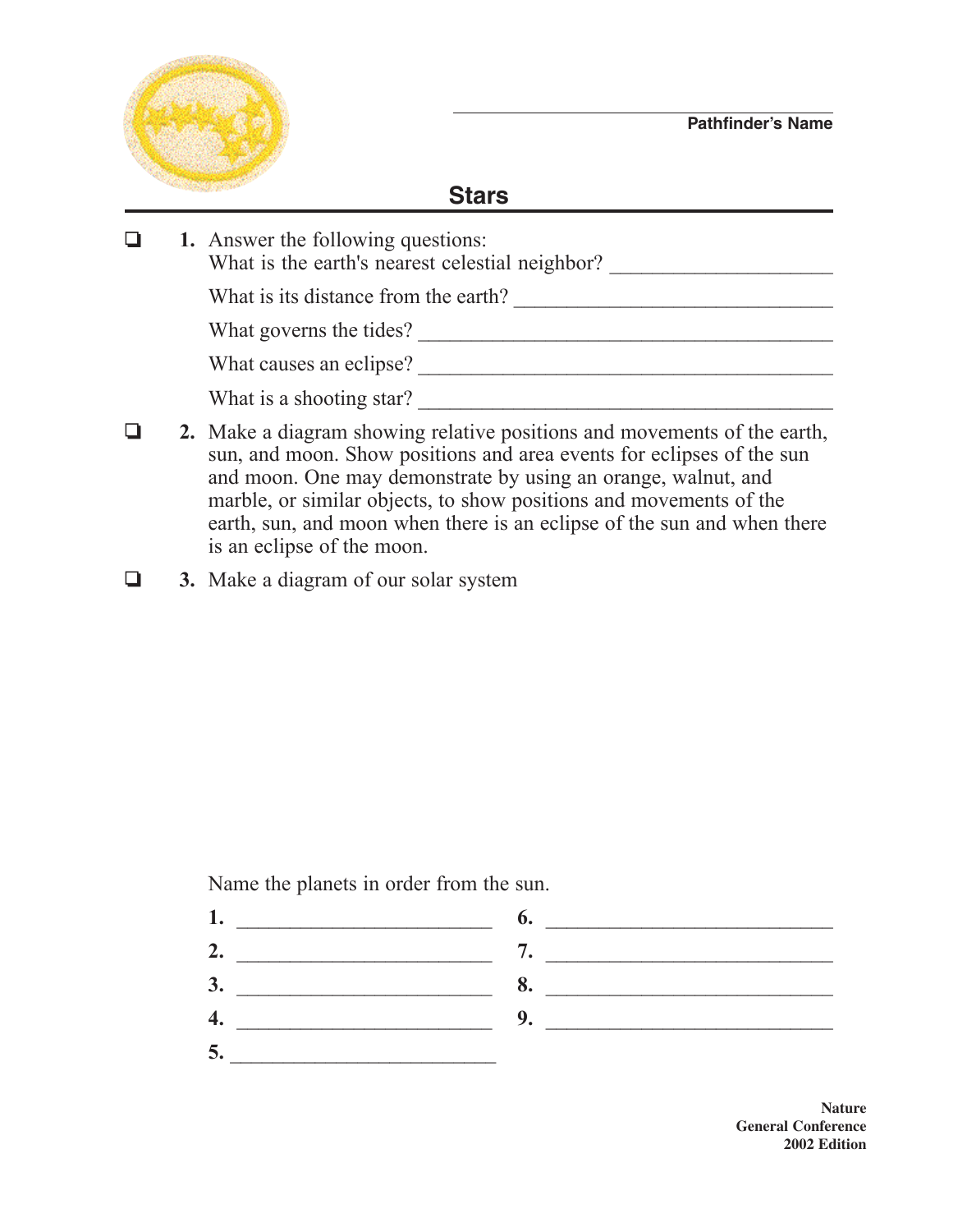| l I |            |                                                                                                                                                                                        | 4. How fast does light travel?                                                               |  |
|-----|------------|----------------------------------------------------------------------------------------------------------------------------------------------------------------------------------------|----------------------------------------------------------------------------------------------|--|
|     |            |                                                                                                                                                                                        | How far does light travel in a year?                                                         |  |
|     |            | <b>5.</b> What is the difference between planets and fixed stars?                                                                                                                      |                                                                                              |  |
|     |            | Identify in the sky eight fixed stars.                                                                                                                                                 |                                                                                              |  |
|     |            |                                                                                                                                                                                        |                                                                                              |  |
|     |            | 2. $\qquad \qquad$                                                                                                                                                                     | $\begin{array}{c}\n\bullet \\ \bullet\n\end{array}$                                          |  |
|     |            |                                                                                                                                                                                        |                                                                                              |  |
|     |            | 4.                                                                                                                                                                                     | $\overbrace{\hspace{2.5cm}}$ 8. $\overbrace{\hspace{2.5cm}}$ 8. $\overbrace{\hspace{2.5cm}}$ |  |
|     |            |                                                                                                                                                                                        | 6. What is a constellation?                                                                  |  |
|     |            | Name and point out six.                                                                                                                                                                |                                                                                              |  |
|     |            |                                                                                                                                                                                        | 4. $\overline{\phantom{a}}$                                                                  |  |
|     |            |                                                                                                                                                                                        | 5.                                                                                           |  |
|     |            |                                                                                                                                                                                        | $\overline{\phantom{a}}$                                                                     |  |
|     |            | Name two constellations visible throughout the year.                                                                                                                                   |                                                                                              |  |
|     |            | $1.$ 2.                                                                                                                                                                                |                                                                                              |  |
|     | 7.         | For the Northern Hemisphere: draw a chart of the Big Dipper,<br>Cassiopeia, and the North Star. For the Southern Hemisphere: draw a<br>chart of the Southern Cross, Orion and Scorpio. |                                                                                              |  |
|     |            | 8. What is the Milky Way? Observe the Milky Way in the night sky.                                                                                                                      |                                                                                              |  |
|     |            |                                                                                                                                                                                        |                                                                                              |  |
|     |            | 9. What is the morning star and evening star?                                                                                                                                          |                                                                                              |  |
|     |            | Morning star                                                                                                                                                                           |                                                                                              |  |
|     |            | Evening star                                                                                                                                                                           |                                                                                              |  |
|     |            |                                                                                                                                                                                        |                                                                                              |  |
|     |            | Observe the morning and evening star in the sky.                                                                                                                                       |                                                                                              |  |
|     | <b>10.</b> | Explain zenith and nadir.                                                                                                                                                              |                                                                                              |  |
|     |            | Zenith                                                                                                                                                                                 |                                                                                              |  |
|     |            | Nadir                                                                                                                                                                                  |                                                                                              |  |